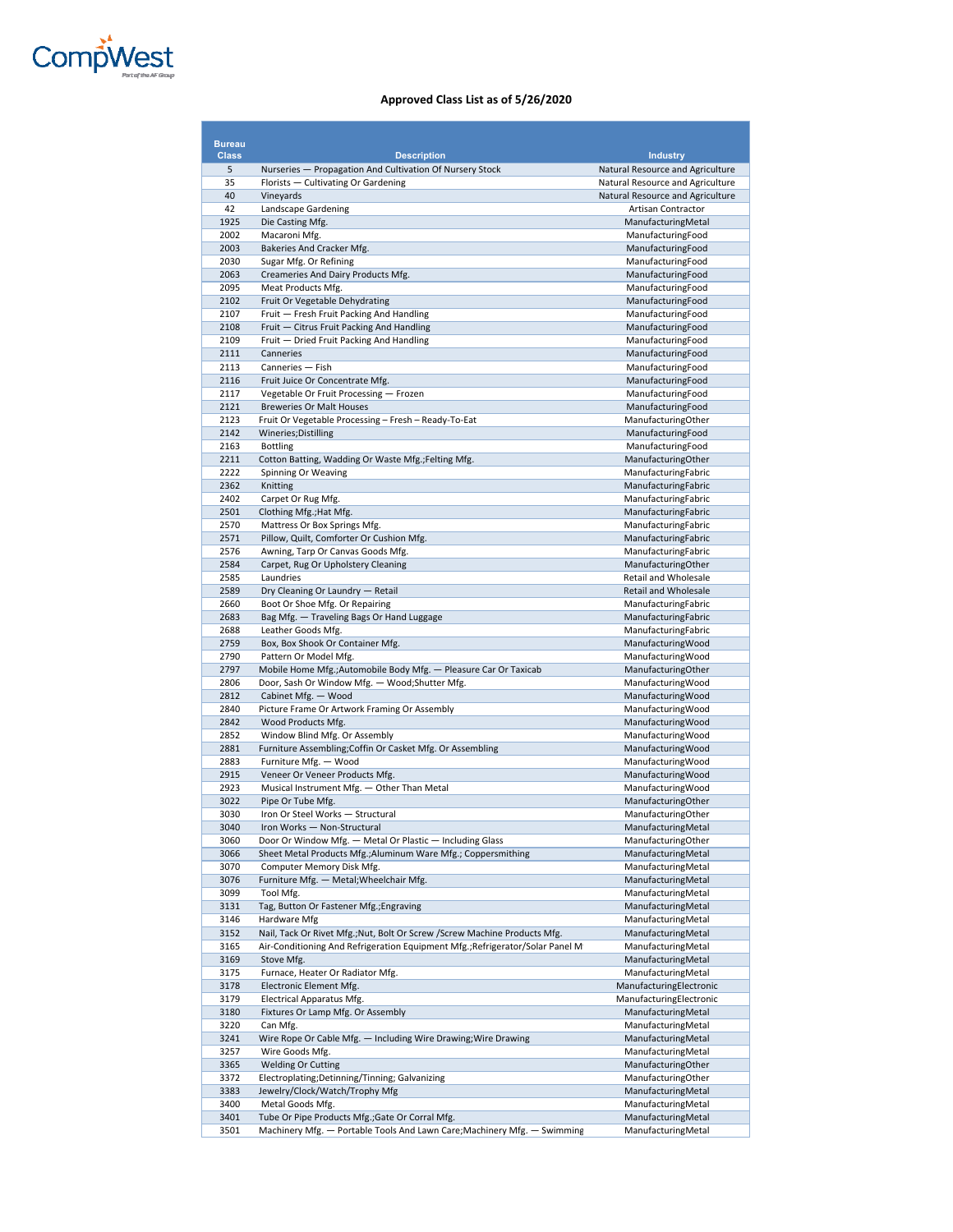

| <b>Bureau</b> |                                                                                                               |                                                    |
|---------------|---------------------------------------------------------------------------------------------------------------|----------------------------------------------------|
| <b>Class</b>  | <b>Description</b>                                                                                            | <b>Industry</b>                                    |
| 3507          | Machinery Or Equipment Mfg. - Agricultural, Construction, Mining Or Ore Mil                                   | ManufacturingOther                                 |
| 3560          | Machinery Mfg. - Commercial Food Processing Equipment; Machinery Mfg. -                                       | ManufacturingMetal                                 |
| 3568<br>3569  | Electrical Connector Mfg.<br>Electric Motor Mfg. Or Repair                                                    | ManufacturingElectronic<br>ManufacturingElectronic |
| 3570          | Electric Appliance Mfg.                                                                                       | ManufacturingElectronic                            |
| 3572          | Medical Instrument Mfg.                                                                                       | ManufacturingElectronic                            |
| 3573          | Power Supply Mfg.                                                                                             | ManufacturingOther                                 |
| 3574          | Machine Mfg.; Golf Club Or Fishing Rod Mfg. Or Assembly                                                       | ManufacturingMetal                                 |
| 3577          | <b>Printed Circuit Board Assembling</b>                                                                       | ManufacturingElectronic                            |
| 3612<br>3620  | Pump Or Hydraulic Apparatus Mfg. Or Repair<br>Boilermaking; Plate Steel Products Fabrication                  | ManufacturingMetal<br>ManufacturingOther           |
| 3632          | <b>Machine Shops</b>                                                                                          | ManufacturingMetal                                 |
| 3634          | Valve Mfg.                                                                                                    | ManufacturingMetal                                 |
| 3643          | Electric Power Or Transmission Equipment Mfg.; Electric Control Panel Or Switcl                               | ManufacturingElectronic                            |
| 3647          | Battery Mfg.; Lead Mfg., Reclaiming Or Alloying                                                               | ManufacturingOther                                 |
| 3651          | Electrical Wire Harness Mfg.                                                                                  | ManufacturingElectronic                            |
| 3681<br>3682  | Instrument Mfg. - Electronic; Computer Or Computer Peripheral Equipment M<br>Instrument Mfg. - Non-Electronic | ManufacturingElectronic<br>ManufacturingOther      |
| 3683          | Speaker Mfg.                                                                                                  | ManufacturingElectronic                            |
| 3805          | Aircraft Engine Mfg. Or Rebuilding; Automobile Or Automobile Truck Engine Mfg                                 | ManufacturingOther                                 |
| 3808          | Automobile Or Motorcycle Mfg. Or Assembling                                                                   | ManufacturingOther                                 |
| 3815          | Automobile Truck Or Automobile Truck Trailer Mfg. Or Assembling; Automobile                                   | ManufacturingMetal                                 |
| 3828<br>3831  | Automobile Or Automobile Truck Parts Rebuilding<br>Machine Shops - Aircraft Components                        | ManufacturingOther<br>ManufacturingMetal           |
| 3840          | Automobile, Automobile Truck Or Motorcycle Parts Mfg.                                                         | ManufacturingOther                                 |
| 4034          | Concrete Products Mfg.                                                                                        | ManufacturingOther                                 |
| 4036          | Plaster Board Or Plaster Block Mfg.                                                                           | ManufacturingOther                                 |
| 4038          | Plaster Statuary Or Ornament Mfg.; Taxidermist                                                                | ManufacturingOther                                 |
| 4041          | Brick Or Clay Products Mfg.; Tile Or Earthenware Mfg.                                                         | ManufacturingOther<br>ManufacturingOther           |
| 4049<br>4111  | Potteries; Terra Cotta Mfg.<br>Glassware Mfg. - No Automatic Machines; Incandescent Lamp And Fluorescent      | ManufacturingOther                                 |
| 4112          | Integrated Circuit And Semiconductor Wafer Mfg.                                                               | ManufacturingElectronic                            |
| 4114          | Glassware Mfg.                                                                                                | ManufacturingOther                                 |
| 4130          | <b>Glass Merchants</b>                                                                                        | Retail and Wholesale                               |
| 4150          | Optical Goods Mfg.; Lens Mfg.                                                                                 | ManufacturingOther<br>ManufacturingPaper           |
| 4239<br>4240  | Paper Or Pulp Mfg.; Fibre Preparation<br>Box Mfg. - Rigid Paper Boxes                                         | ManufacturingPaper                                 |
| 4243          | Box Mfg. - Folding Paper Boxes                                                                                | ManufacturingPaper                                 |
| 4244          | Corrugated Or Fibre Board Container Mfg.                                                                      | ManufacturingPaper                                 |
| 4250          | Paper Coating Or Laminating; Computer Printing Ribbon Mfg. Or Refurbishing                                    | ManufacturingPaper                                 |
| 4251          | Envelope Mfg.                                                                                                 | ManufacturingPaper                                 |
| 4279<br>4283  | Paper Goods Mfg.; Bag Mfg. - Paper<br>Building Or Roofing Paper Or Felt Preparation                           | ManufacturingPaper<br>ManufacturingOther           |
| 4286          | Bag Mfg. - Plastic                                                                                            | ManufacturingPlastics                              |
| 4295          | Printing - Screen Printing - All Other Employees; Screen Printed Merchandise                                  | ManufacturingPaper                                 |
| 4297          | Electronic Prepress - All Operations; Graphic Design - All Operations                                         | ManufacturingOther                                 |
| 4299          | Printing - All Other Employees; Bookbinding - All Other Employees                                             | ManufacturingPaper                                 |
| 4304<br>4312  | Newspaper Publishing Or Printing - All Other Employees<br>Newspaper Delivery                                  | ManufacturingOther<br><b>Misc Services</b>         |
| 4351          | Photo Engraving                                                                                               | ManufacturingOther                                 |
| 4354          | Printed Circuit Board Mfg.                                                                                    | ManufacturingElectronic                            |
| 4361          | Photographers; Photofinishing                                                                                 | <b>Misc Services</b>                               |
| 4362          | Motion Pictures - Film Exchanges                                                                              | <b>Misc Services</b>                               |
| 4410<br>4420  | Rubber Goods Mfg.<br>Rubber Tire Recapping Or Retreading                                                      | ManufacturingPlastics<br>ManufacturingOther        |
| 4432          | Pen Or Mechanical Pencil Mfg.                                                                                 | <b>ManufacturingPlastics</b>                       |
| 4470          | Wire Rope Or Cable Mfg. - No Wire Drawing                                                                     | ManufacturingOther                                 |
| 4478          | Plastic Goods Mfg.                                                                                            | <b>ManufacturingPlastics</b>                       |
| 4492          | Sign Mfg. - Metal, Plastic Or Wood                                                                            | ManufacturingWood<br><b>ManufacturingPlastics</b>  |
| 4494<br>4495  | Plastics - Blow Molded Products Mfg.<br>Plastics - Extrusion Molded Products Mfg.                             | ManufacturingPlastics                              |
| 4496          | Plastics - Fabricated Products Mfg. - No Molding                                                              | <b>ManufacturingPlastics</b>                       |
| 4497          | Plastics - Fiber Reinforced Plastic Products Mfg.                                                             | ManufacturingPlastics                              |
| 4498          | Plastics - Injection Molded Products Mfg.                                                                     | ManufacturingPlastics                              |
| 4499          | Plastics - Thermoformed Products Mfg.                                                                         | <b>ManufacturingPlastics</b>                       |
| 4511<br>4557  | Analytical Or Testing Laboratories<br>Ink, Mucilage Or Polish Mfg.                                            | ManufacturingOther<br>ManufacturingOther           |
| 4558          | Paint, Varnish Or Lacquer Mfg.; Resin Mfg.                                                                    | ManufacturingOther                                 |
| 4611          | Drug, Medicine Or Pharmaceutical Preparations Mfg.                                                            | ManufacturingOther                                 |
| 4623          | Cosmetic, Personal Care Or Perfumery Products Mfg.                                                            | ManufacturingOther                                 |
| 4683          | Oil Mfg. Or Refining - Vegetable; Cottonseed Oil Mfg. Or Refining                                             | ManufacturingOther                                 |
| 4691<br>4692  | Orthotic Or Prosthetic Device Mfg.<br><b>Dental Laboratories</b>                                              | ManufacturingOther<br>ManufacturingOther           |
| 4828          | Chemical Mixing, Blending And Repackaging                                                                     | ManufacturingOther                                 |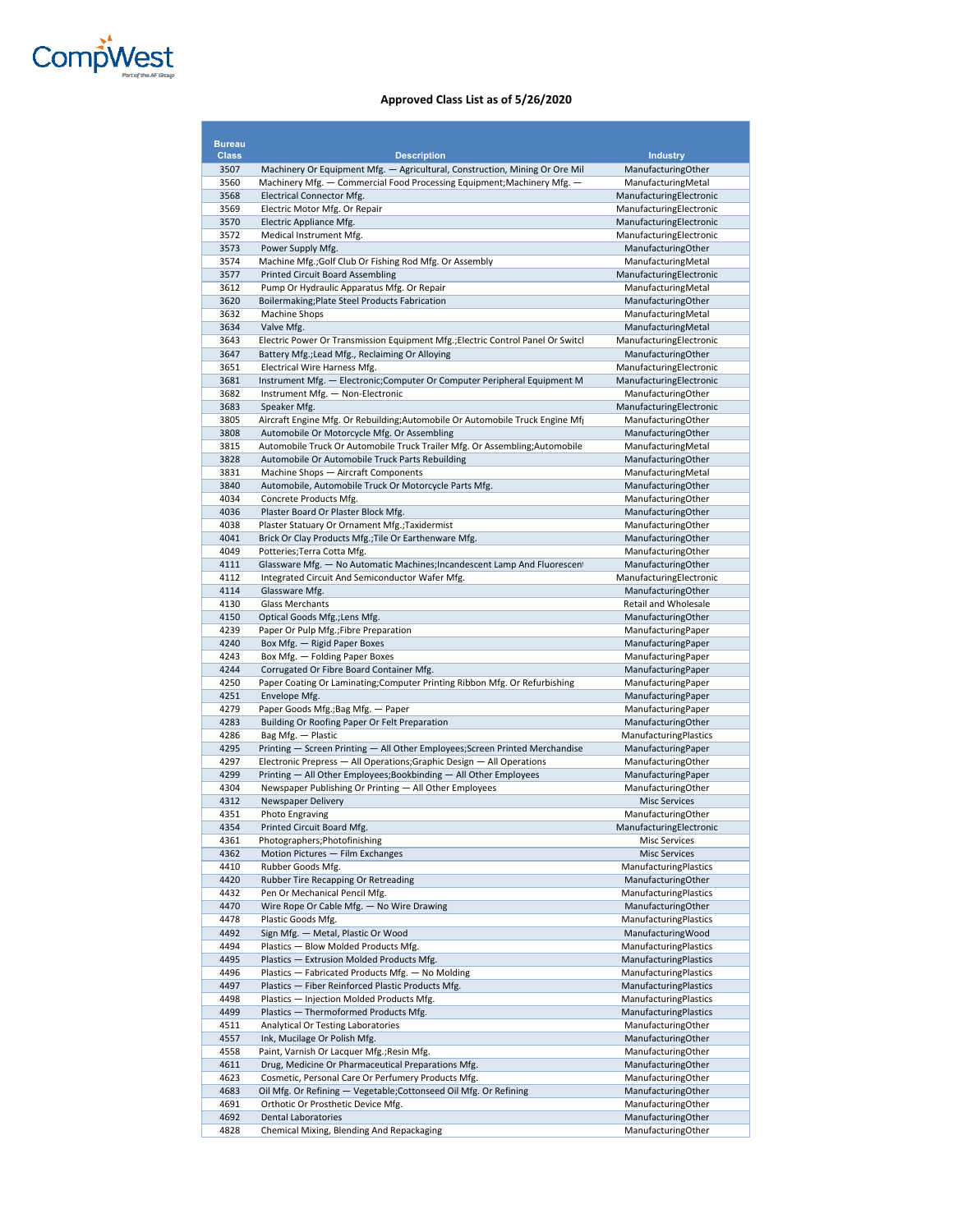

| <b>Bureau</b> |                                                                                                                                                       |                                                   |
|---------------|-------------------------------------------------------------------------------------------------------------------------------------------------------|---------------------------------------------------|
| <b>Class</b>  | <b>Description</b>                                                                                                                                    | <b>Industry</b>                                   |
| 4829          | Chemical Mfg.                                                                                                                                         | ManufacturingOther                                |
| 4831          | Vitamin Or Food Supplement Mfg.                                                                                                                       | ManufacturingOther                                |
| 4922          | Magnetic Tape Mfg.                                                                                                                                    | ManufacturingPlastics                             |
| 4983<br>5027  | Gasket Mfg.                                                                                                                                           | ManufacturingMetal<br>Construction                |
| 5028          | Masonry - Less Than \$27.00<br>Masonry - Equals Or Exceeds \$27.00                                                                                    | Construction                                      |
| 5102          | Iron, Steel, Brass, Bronze Or Aluminum Erection - Non-Structural; Floor Installa                                                                      | Construction                                      |
| 5107          | Door, Door Frame Or Pre-Glazed Window Installation                                                                                                    | Artisan Contractor                                |
| 5128          | Instrument - Professional Or Scientific - Installation Or Repair                                                                                      | <b>Misc Services</b>                              |
| 5129          | Integrated Circuit or Semiconductor Processing Equipment Installation, Service                                                                        | <b>Misc Services</b>                              |
| 5130          | Programmable Industrial Controls Installation, Service or Repair                                                                                      | <b>Misc Services</b>                              |
| 5140          | Electrical Wiring - Equals Or Exceeds \$32.00                                                                                                         | <b>Artisan Contractor</b>                         |
| 5146          | Cabinet Or Fixtures; Sign Installation Or Repair                                                                                                      | Artisan Contractor                                |
| 5160<br>5183  | Elevator Erection Or Repair<br>Plumbing - Less Than \$24.00; Refrigeration Equipment - Less Than \$26.00                                              | Construction<br>Artisan Contractor                |
| 5184          | Steam Pipe Or Boiler Insulation                                                                                                                       | Construction                                      |
| 5185          | Automatic Sprinkler Installation - Less Than \$27.00                                                                                                  | <b>Artisan Contractor</b>                         |
| 5186          | Automatic Sprinkler Installation - Within Buildings - Equals Or Exceeds \$27.0                                                                        | Artisan Contractor                                |
| 5187          | Plumbing - Equals Or Exceeds \$24.00; Refrigeration Equipment - Equals Or Ex                                                                          | Artisan Contractor                                |
| 5190          | Electrical Wiring - Less Than \$32.00                                                                                                                 | Artisan Contractor                                |
| 5191          | Office Machine Installation Or Repair; Computer Or Computer System Installatic                                                                        | <b>Artisan Contractor</b>                         |
| 5192          | Vending Or Coin-Operated Machines                                                                                                                     | Retail and Wholesale                              |
| 5193          | Computer or Telephone System or Equipment Installation, Service or Repair - s                                                                         | <b>Misc Services</b>                              |
| 5195          | <b>Communications Cabling</b>                                                                                                                         | Artisan Contractor                                |
| 5201<br>5205  | Concrete Or Cement Work - Sidewalks - Less Than \$24.00; Concrete Or Ceme<br>Concrete Or Cement Work - Sidewalks - Equals Or Exceeds \$24.00;Concrete | Construction<br>Construction                      |
| 5213          | Concrete Construction - Foundations                                                                                                                   | Construction                                      |
| 5214          | Concrete Or Cement Work - Precast                                                                                                                     | Construction                                      |
| 5222          | Concrete Construction - Bridges; Chimney Construction                                                                                                 | Construction                                      |
| 5225          | Reinforcing Steel Installation                                                                                                                        | Construction                                      |
| 5348          | Tile, Stone, Mosaic Or Terrazzo Work                                                                                                                  | <b>Artisan Contractor</b>                         |
| 5403          | Carpentry - Less Than \$24.00                                                                                                                         | Artisan Contractor                                |
| 5432<br>5436  | Carpentry - Equals Or Exceeds \$24.00<br>Hardwood Floor Laying                                                                                        | <b>Artisan Contractor</b><br>Artisan Contractor   |
| 5443          | Lathing                                                                                                                                               | <b>Artisan Contractor</b>                         |
| 5446          | Wallboard Application - Less Than \$34.00                                                                                                             | Artisan Contractor                                |
| 5447          | Wallboard Application - Equals Or Exceeds \$34.00                                                                                                     | Artisan Contractor                                |
| 5467          | Glaziers - Less Than \$32.00                                                                                                                          | <b>Artisan Contractor</b>                         |
| 5470          | Glaziers - Equals Or Exceeds \$32.00                                                                                                                  | Artisan Contractor                                |
| 5474          | Painting, Decorating Or Paper Hanging - Less Than \$26.00; Waterproofing - Lot                                                                        | Artisan Contractor                                |
| 5479          | <b>Insulation Work</b>                                                                                                                                | Construction                                      |
| 5482<br>5484  | Painting, Decorating Or Paper Hanging - Equals Or Exceeds \$26.00; Waterproo<br>Plastering Or Stucco Work - Less Than \$29.00                         | Artisan Contractor<br>Artisan Contractor          |
| 5485          | Plastering Or Stucco Work - Equals Or Exceeds \$26.00                                                                                                 | <b>Artisan Contractor</b>                         |
| 5538          | Sheet Metal Work - Less Than \$27.00                                                                                                                  | Artisan Contractor                                |
| 5542          | Sheet Metal Work - Equals Or Exceeds \$27.00                                                                                                          | Artisan Contractor                                |
| 5606          | Contractors - Executive Level Supervisors                                                                                                             | <b>Artisan Contractor</b>                         |
| 5632          | Steel Framing - Light Gauge - Commercial - Less Than \$32.00                                                                                          | Construction                                      |
| 5633          | Steel Framing - Light Gauge - Commercial - Equals Or Exceeds \$32.00                                                                                  | Construction                                      |
| 5650          | <b>Termite Control Work</b>                                                                                                                           | Construction                                      |
| 6204<br>6218  | Drilling<br>Excavation - Less Than \$31.00; Grading Land - Less Than \$31.00                                                                          | Natural Resource and Agriculture<br>Construction  |
| 6220          | Excavation - Equals Or Exceeds \$31.00; Grading Land - Equals Or Exceeds \$31                                                                         | Construction                                      |
| 6364          | Irrigation Pipe Installation - Agricultural                                                                                                           | Construction                                      |
| 6400          | <b>Fence Construction</b>                                                                                                                             | Artisan Contractor                                |
| 6504          | Confections And Food Sundries Mfg. Or Processing                                                                                                      | ManufacturingFood                                 |
| 7198          | <b>Parcel Delivery Companies</b>                                                                                                                      | Transportation                                    |
| 7232          | Mail Delivery Service Companies                                                                                                                       | Transportation                                    |
| 7360<br>7392  | Freight Handlers; Freight Forwarders<br>Beer Or Ale Dealers                                                                                           | Transportation                                    |
| 7600          | <b>Telecommunications Companies</b>                                                                                                                   | Retail and Wholesale<br><b>Artisan Contractor</b> |
| 7605          | Burglar Alarm Installation, Service Or Repair;Fire Alarm Installation, Service Or I                                                                   | Artisan Contractor                                |
| 7607          | Video Post Production; Audio Post Production                                                                                                          | <b>Misc Services</b>                              |
| 7610          | Radio, Television Or Commercial Broadcasting Stations                                                                                                 | <b>Misc Services</b>                              |
| 8001          | Stores - Florists                                                                                                                                     | Retail and Wholesale                              |
| 8004          | Stores - Garden Supplies                                                                                                                              | Retail and Wholesale                              |
| 8006          | Stores - Groceries And Provisions - Retail; Stores - Fruit Or Vegetables - Re                                                                         | <b>Retail and Wholesale</b>                       |
| 8008          | Stores - Clothing, Wearing Apparel Or Dry Goods - Retail                                                                                              | Retail and Wholesale                              |
| 8010<br>8013  | Stores - hardware, electrical, or plumbing supplies<br>Stores - Jewelry; Stores - Eye Wear                                                            | Retail and Wholesale<br>Retail and Wholesale      |
| 8015          | Stores - Furniture                                                                                                                                    | Retail and Wholesale                              |
| 8017          | Stores - Retail; Stores - Hardware - Retail                                                                                                           | Retail and Wholesale                              |
| 8018          | Stores - Wholesale                                                                                                                                    | Retail and Wholesale                              |
| 8019          | Printing - Quick Printing; Document Duplication Or Photocopying Service                                                                               | Retail and Wholesale                              |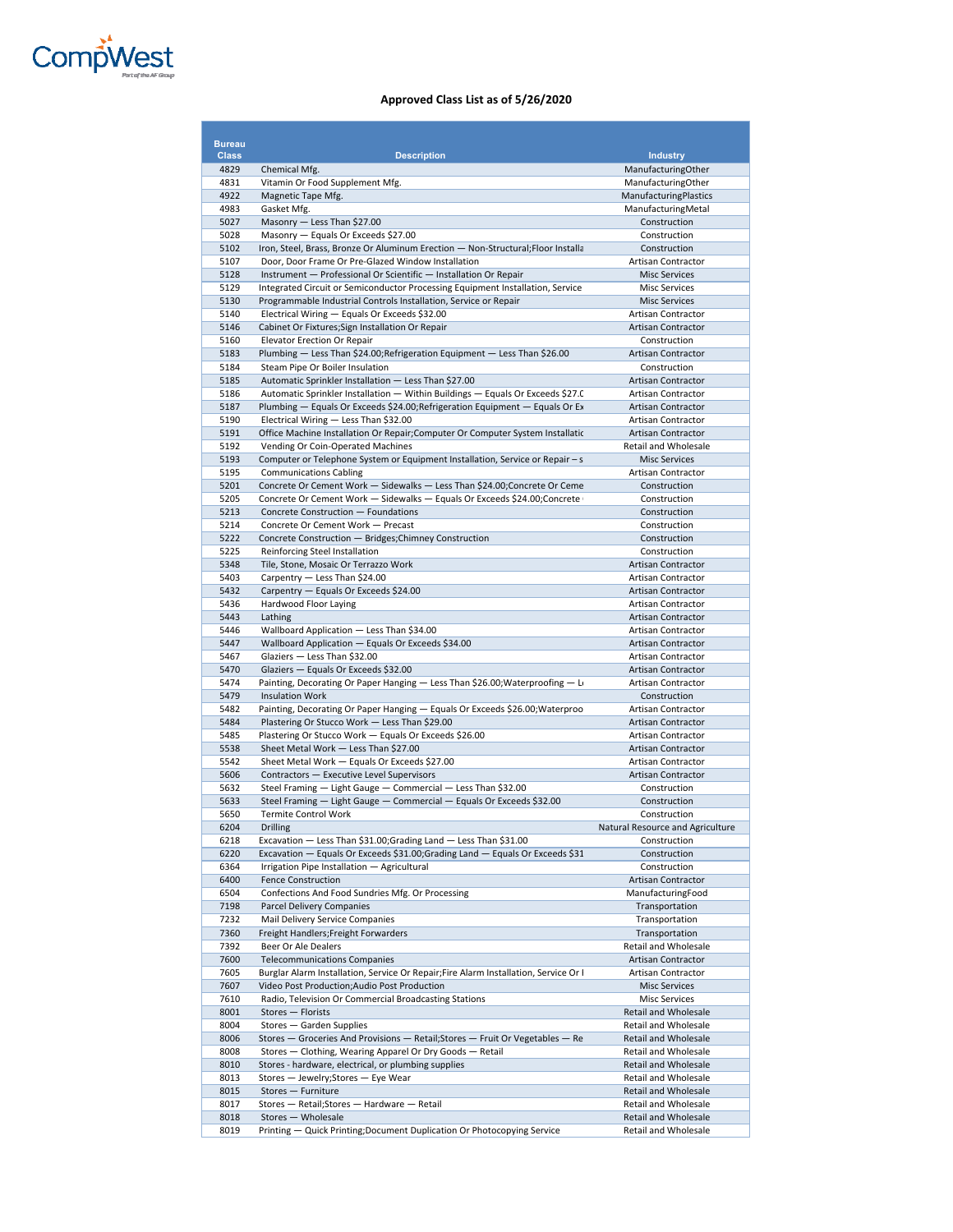

| <b>Bureau</b> |                                                                                                                  |                                                            |
|---------------|------------------------------------------------------------------------------------------------------------------|------------------------------------------------------------|
| <b>Class</b>  | <b>Description</b>                                                                                               | <b>Industry</b>                                            |
| 8021          | Stores - Meat, Fish Or Poultry - Wholesale                                                                       | <b>Retail and Wholesale</b>                                |
| 8028          | Equipment Or Machinery Rental Yards; Machinery Or Equipment Rental Yards                                         | <b>Retail and Wholesale</b>                                |
| 8031          | Stores - Meat, Fish Or Poultry - Retail                                                                          | <b>Retail and Wholesale</b>                                |
| 8032          | Stores - Clothing, Dry Goods - Wholesale                                                                         | <b>Retail and Wholesale</b>                                |
| 8039<br>8041  | Stores - Department Stores<br>Stores - Wine Or Spirits - Wholesale                                               | <b>Retail and Wholesale</b><br>Retail and Wholesale        |
| 8042          | Stores - Floor Covering                                                                                          | <b>Retail and Wholesale</b>                                |
| 8046          | Stores - Automobile Accessories                                                                                  | Retail and Wholesale                                       |
| 8057          | <b>Boat Dealers</b>                                                                                              | <b>Retail and Wholesale</b>                                |
| 8059          | Stores - Ceramic Tile                                                                                            | <b>Retail and Wholesale</b>                                |
| 8060          | Stores - Wine, Beer Or Spirits - Retail                                                                          | <b>Retail and Wholesale</b>                                |
| 8061          | Stores - Groceries And Provisions - Convenience - Retail                                                         | <b>Retail and Wholesale</b>                                |
| 8062<br>8063  | Stores - Computer<br>Stores - Lighting Fixtures                                                                  | <b>Retail and Wholesale</b><br><b>Retail and Wholesale</b> |
| 8064          | Stores - Office Supplies And Stationery                                                                          | <b>Retail and Wholesale</b>                                |
| 8065          | Stores - Paint Or Paint Supplies                                                                                 | <b>Retail and Wholesale</b>                                |
| 8066          | Stores - Bicycles And Bicycle Accessories                                                                        | <b>Retail and Wholesale</b>                                |
| 8071          | Stores - Books - Retail                                                                                          | <b>Retail and Wholesale</b>                                |
| 8078          | Sandwich Shops — Not Restaurants; Beverage Preparation Shops — Not Bars Or                                       | Hospitality                                                |
| 8102          | Seed Merchants                                                                                                   | Retail and Wholesale                                       |
| 8106          | Iron Or Steel Merchants                                                                                          | <b>Retail and Wholesale</b>                                |
| 8107<br>8110  | <b>Machinery Dealers</b><br>Stores - Welding Supplies                                                            | Retail and Wholesale<br><b>Retail and Wholesale</b>        |
| 8116          | Farm Machinery Dealers                                                                                           | <b>Retail and Wholesale</b>                                |
| 8117          | Stores - Feed, Tack And Farm Supplies                                                                            | <b>Retail and Wholesale</b>                                |
| 8209          | Vegetables - Fresh Vegetable And Tomato Packing And Handling                                                     | Retail and Wholesale                                       |
| 8215          | Hay, Grain Or Feed Dealers; Warehouses - Grain Or Bean                                                           | <b>Retail and Wholesale</b>                                |
| 8227          | <b>Construction Or Erection Permanent Yards</b>                                                                  | Artisan Contractor                                         |
| 8232          | Lumberyards; Building Material Dealers                                                                           | <b>Retail and Wholesale</b>                                |
| 8264<br>8267  | Paper Stock Dealers; Bottle Dealers                                                                              | Retail and Wholesale<br>Retail and Wholesale               |
| 8290          | Machinery And Equipment Dealers - Secondhand<br>Warehouses - Self-Storage - All Other Employees                  | <b>Retail and Wholesale</b>                                |
| 8291          | Warehouses - Cold Storage                                                                                        | <b>Retail and Wholesale</b>                                |
| 8292          | Warehouses - General Merchandise                                                                                 | <b>Retail and Wholesale</b>                                |
| 8324          | <b>Automobile Gasoline Stations</b>                                                                              | <b>Auto Service</b>                                        |
| 8370          | Automobile or Truck Radio, Alarm or Electronic Equipment Installation, Service                                   | <b>Misc Services</b>                                       |
| 8387          | Automobile Or Automobile Truck Service Stations                                                                  | <b>Auto Service</b>                                        |
| 8388          | <b>Rubber Tire Dealers</b>                                                                                       | <b>Auto Service</b>                                        |
| 8389<br>8390  | Automobile Or Automobile Truck Repair Shops Or Garages<br>Automobile Van Conversion Or Customizing               | <b>Auto Service</b><br>Auto Service                        |
| 8391          | Automobile Or Automobile Truck Dealers                                                                           | <b>Auto Service</b>                                        |
| 8392          | Automobile Or Automobile Truck Storage Garages Or Parking Stations Or Lots                                       | <b>Auto Service</b>                                        |
| 8393          | Automobile Or Automobile Truck Body And Fender Repairing And Painting                                            | <b>Auto Service</b>                                        |
| 8397          | Automobile Or Automobile Truck Transmission Repairing And Rebuilding                                             | Auto Service                                               |
| 8500          | <b>Metal Scrap Dealers</b>                                                                                       | <b>Retail and Wholesale</b>                                |
| 8601          | Engineers - Consulting; Oil Or Gas Geologists Or Scouts                                                          | <b>Misc Services</b>                                       |
| 8720<br>8729  | Inspection For Insurance Or Valuation; Elevator Inspecting<br>Elevator Service Inspections, Oiling And Adjusting | <b>Misc Services</b>                                       |
| 8740          | Apartment Or Condominium Complex Operation - Property Management Sup                                             | <b>Misc Services</b><br><b>Misc Services</b>               |
| 8741          | <b>Real Estate Agencies</b>                                                                                      | <b>Misc Services</b>                                       |
| 8742          | Salespersons - Outside; Bookbinding - Salespersons - Outside                                                     | <b>Misc Services</b>                                       |
| 8743          | Mortgage Brokers                                                                                                 | <b>Misc Services</b>                                       |
| 8744          | Boy and Girl Scout Councils - district executives - including Outside Salespersor                                | <b>Misc Services</b>                                       |
| 8745          | News Agents Or Distributors Of Magazines - Not Retail                                                            | Retail and Wholesale                                       |
| 8746          | Newspaper Publishing or Printing - reporters or photographers - including Out:                                   | <b>Retail and Wholesale</b>                                |
| 8748<br>8755  | Automobile Or Automobile Truck Salespersons<br>Labor Unions                                                      | Auto Service<br><b>Misc Services</b>                       |
| 8800          | Mailing Or Addressing Companies                                                                                  | <b>Misc Services</b>                                       |
| 8801          | <b>Credit Unions</b>                                                                                             | <b>Misc Services</b>                                       |
| 8803          | <b>Auditors Or Accountants</b>                                                                                   | <b>Misc Services</b>                                       |
| 8804          | Alcoholic And Drug Recovery Homes; Social Rehabilitation Facilities For Adults                                   | Social Service                                             |
| 8806          | Sheltered Workshops Or Work Activity Centers                                                                     | Social Service                                             |
| 8807          | Newspaper, Magazine Or Book Publishing - No Printing                                                             | <b>Misc Services</b>                                       |
| 8808          | <b>Banks</b><br>Clerical Office Employees; Draftspersons                                                         | <b>Misc Services</b>                                       |
| 8810<br>8811  | Libraries - private - librarians or professional assistants                                                      | <b>Misc Services</b><br><b>Misc Services</b>               |
| 8813          | Bookbinding - Editing                                                                                            | ManufacturingPaper                                         |
| 8818          | Newspaper Publishing Or Newspaper Printing - Editing                                                             | ManufacturingOther                                         |
| 8820          | Attorneys                                                                                                        | <b>Misc Services</b>                                       |
| 8821          | <b>Attorney Support Services</b>                                                                                 | <b>Misc Services</b>                                       |
| 8822          | <b>Insurance Companies</b>                                                                                       | <b>Misc Services</b>                                       |
| 8823          | Residential Care Facilities For Children                                                                         | Healthcare                                                 |
| 8827          | Homemaker Services; Public Health Nursing Associations                                                           | Healthcare                                                 |
| 8829          | Nursing Homes; Convalescent Homes Or Convalescent Hospitals                                                      | Healthcare                                                 |